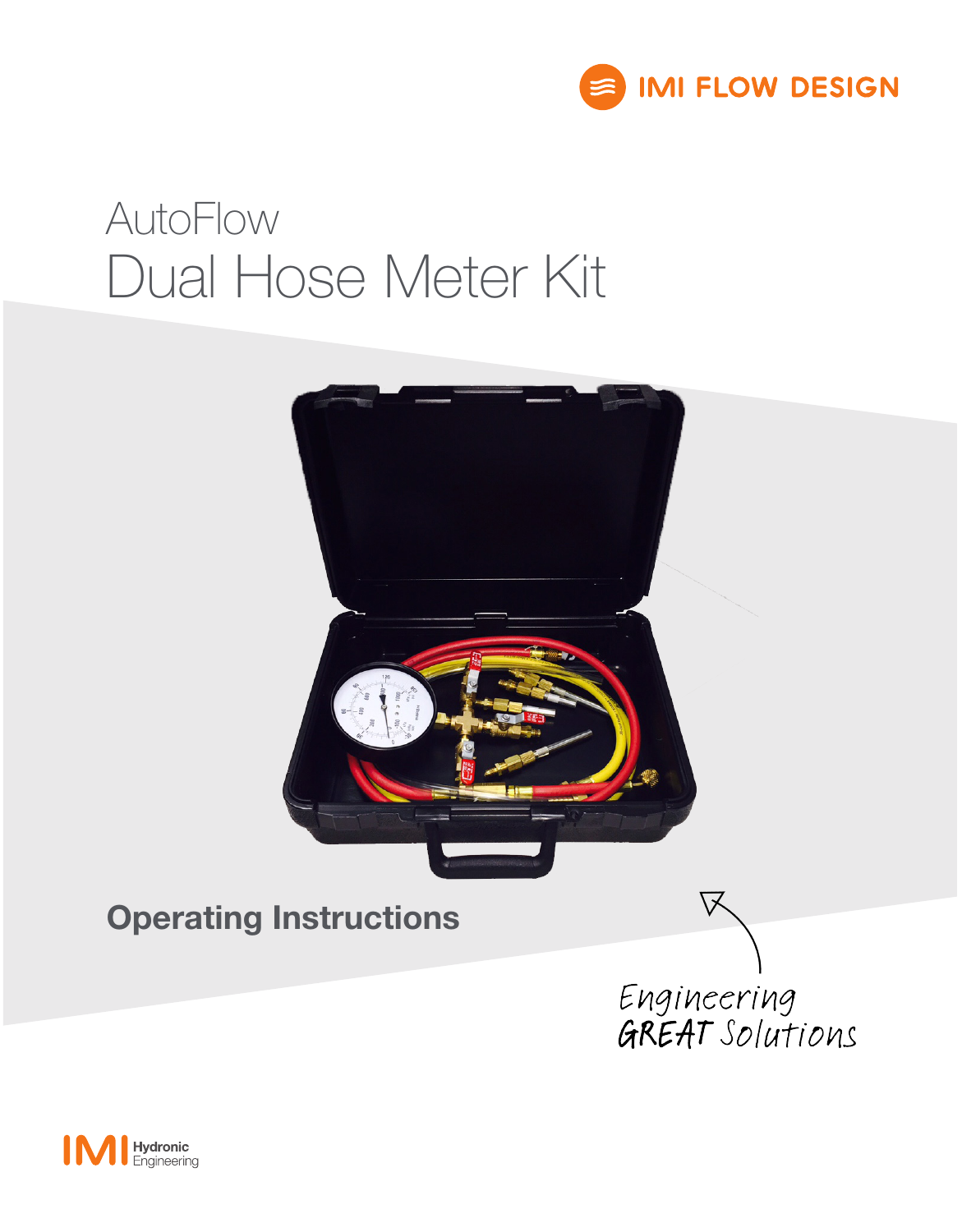## Dual Hose Meter Kit

#### Kit Contents:

Each Autoflow Dual Hose Meter Kit comes complete with:

- A 4 1/2" Gauge with three ball valves Calibrated @ 150 psi & 1000 kpa
- Two 10' hoses with shut-off valves
- A Pair of GA18 std. P/T adapters
- A Pair of GA30 long P/T adapters
- Plastic Bleed Hose
- Carrving case



#### **Instructions**

#### Hook-up & Purging

- 1. Close all five valves, two on hose and three on meter.
- 2. Attach hoses as shown, red upstream (high), yellow downstream (low). Attach the clear plastic hose to the bleed ball valve.
- 3. Open the two upstream (high) valves on the red hose.
- 4. Slowly open the bleed valve. Leave open until all air is removed and a steady stream of water runs from the plastic hose.
- 5. Close the bleed valve.
- 6. Close the high side ball valve.
- 7. Open the two downstream (low) valves on the yellow hose.
- 8. Repeat 4 & 5.
- 9. Close the low side ball valve.

#### Measurement

- 10. Open the upstream (red) ball valve and record the pressure. Close upstream ball valve.
- 11. Open the downstream (yellow) ball valve and record pressure. Close downtream ball valve.
- 12. Subtract the two readings. The result should be within the flow control valve psi operating range (2-32, 5-60, 3-18, 5-32, or 7-52). If the reading does not fall within the operating range, refer to the troubleshooting instructions in the following section.

#### Move To New Location

- 13. Close high and low side hose shut-off valves on the hose.
- 14. Remove hoses and reattach at new location.
- 15. Open hose shut-off valves.
- 16. No air purging is necessary. Repeat steps 10-12.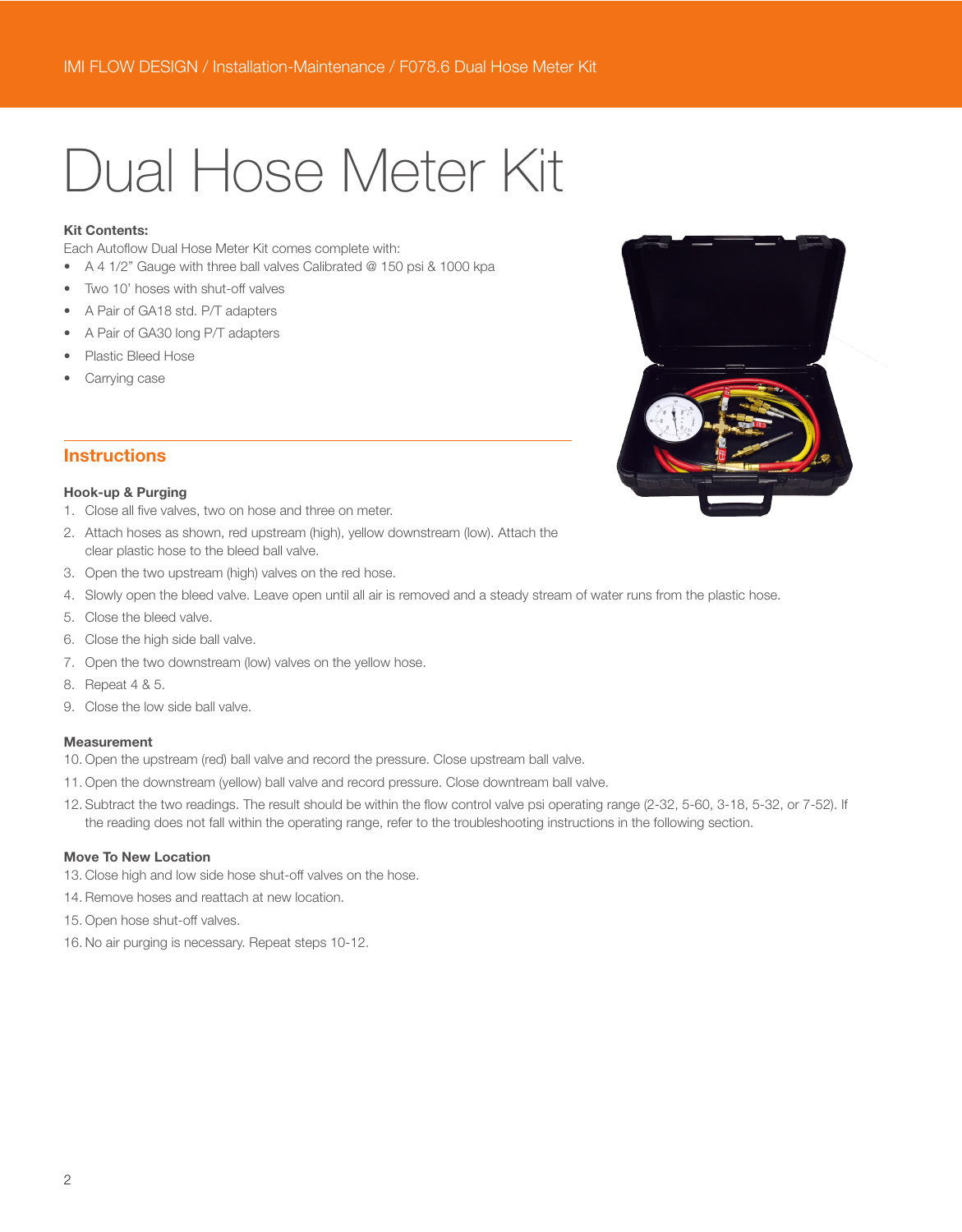



#### **Troubleshooting**

| <b>Possible Cause</b> |                                   | <b>Possible Solution</b>                                                                                                                                     |  |  |
|-----------------------|-----------------------------------|--------------------------------------------------------------------------------------------------------------------------------------------------------------|--|--|
|                       |                                   |                                                                                                                                                              |  |  |
|                       | <b>PROBLEM: Low Water Flow</b>    |                                                                                                                                                              |  |  |
|                       | Strainer clogged                  | Back-flush or manually clean the coil strainer.                                                                                                              |  |  |
|                       | Wrong location                    | Check tagging on the AutoFlow valve to insure it is in the proper location with the correct<br>GPM.                                                          |  |  |
|                       | Low system pressure               | If possible, check the pressure at the hook-up supply and return valves. The drop<br>through the coil and ATC valve may be too large for the available head. |  |  |
|                       | Balance valve plugged             | The AutoFlow valve may have debris. Remove cartridge, clean and replace.                                                                                     |  |  |
|                       | ATC valve port closed or wrong Cv | Make sure the ATC is wide open and has proper Cv.                                                                                                            |  |  |
|                       | System valve is partially closed  | Open all manual system valves.                                                                                                                               |  |  |

#### PROBLEM: High Water Flow

| Wrong location           | Check tagging on the AutoFlow valve to insure it is in the proper location with the correct<br>GPM.                                                                                                                                                                  |
|--------------------------|----------------------------------------------------------------------------------------------------------------------------------------------------------------------------------------------------------------------------------------------------------------------|
| System pressure too high | Check the differential pressure across the AutoFlow valve. If larger then 32 psi, close<br>the return-side ball valve until the difference is less then 32 psi. The spring range on the<br>cartridge could be changed to 5-60 psi which will also solve the problem. |
| AutoFlow valve backward  | Check the flow arrow and reverse valve if necessary.                                                                                                                                                                                                                 |

#### PROBLEM: Noise or Vibration

| AutoFlow valve clicking or noisy | Check the Delta P across the AutoFlow valve. If at or near the maximum, it may be<br>necessary to replace the cartridge with a different spring range. |
|----------------------------------|--------------------------------------------------------------------------------------------------------------------------------------------------------|
|                                  | Make sure the air is purged from the system. Air can cause a clicking noise. WS valves<br>require air purging on each side of the mid-plate.           |
|                                  | Two AutoFlow valves close coupled in series can cause pulsing.                                                                                         |
|                                  |                                                                                                                                                        |